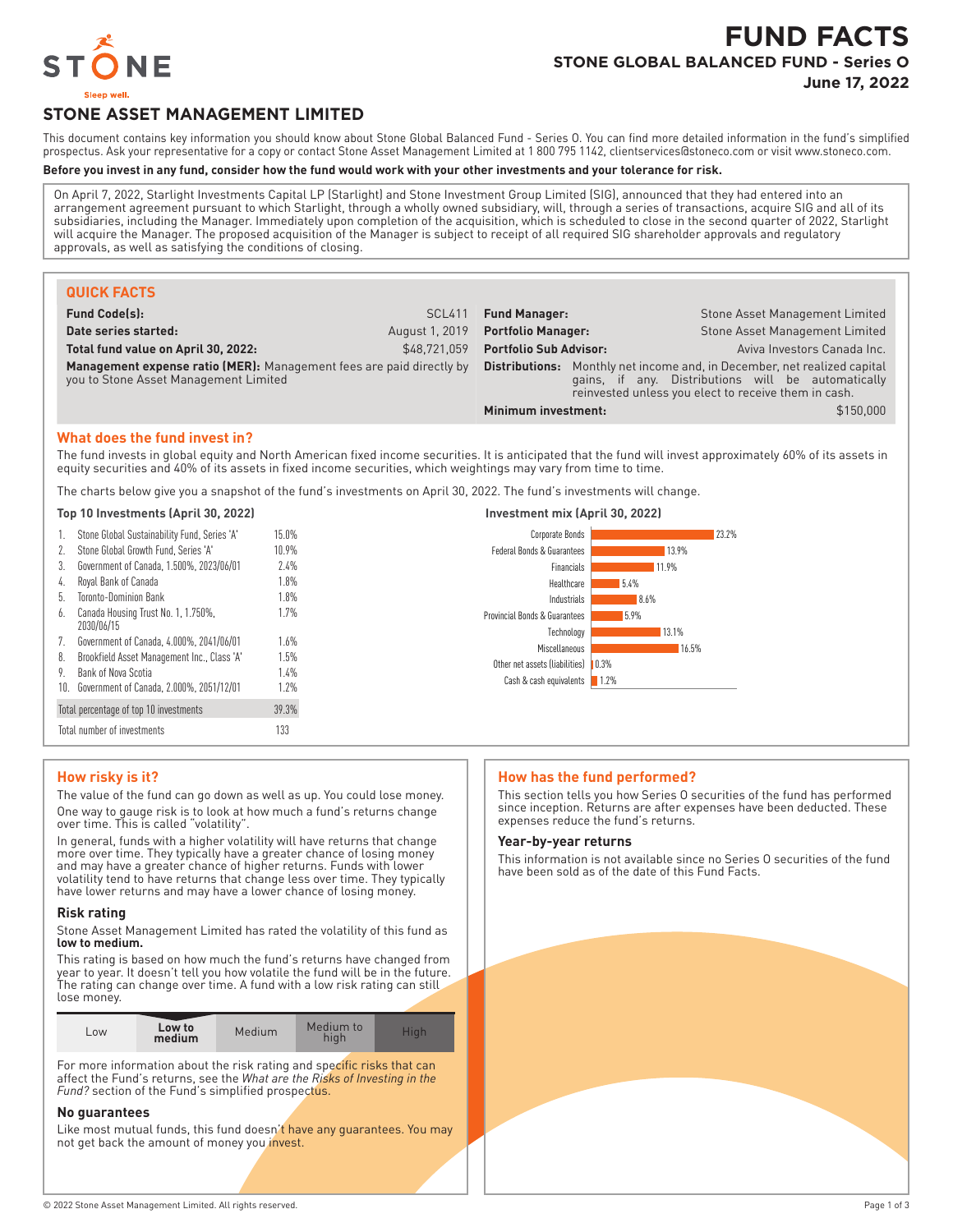

#### **Best and worst 3-month returns**

This information is not available since no Series O securities of the fund have been sold as of the date of this Fund Facts.

#### **Average return**

This information is not available since no Series O securities of the fund have been sold as of the date of this Fund Facts.

#### **Who is this fund for?**

#### **This fund is suitable for investors:**

- Seeking both capital growth and income
- With a mid-term to long-term investment horizon with a low to medium risk tolerance

This fund may not be suitable for investors with a short-term investment horizon.

#### **A word about tax**

In general, you'll have to pay income tax on any money you make on a fund. How much you pay depends on the tax laws where you live and whether or not you hold the fund in a registered plan such as a Registered Retirement Savings Plan or a Tax-Free Savings Account.

Keep in mind that if you hold your fund in a non-registered account, fund distributions are included in your taxable income, whether you get them in cash or have them reinvested.

#### **How much does it cost?**

The following tables show the fees and expenses you could pay to buy, own and sell Series O securities of the fund.

The fees and expenses – including any commissions – can vary among series of a fund and among funds. Higher commissions can influence representatives to recommend one investment over another. Ask about other funds and investments that may be suitable for you at a lower cost.

#### **1. Sales charges**

Series O securities are offered to large private or institutional investors on a case-by case basis. No management, operating or performance fees are charged to the Fund for Series O securities; rather, the investor who holds Series O securities will pay management fees directly to us as set out in the Series O securities Agreement. If the market value of your investment falls below the specified minimum requirement because you redeem, we may redesignate your investment into the NL sales option of the same Fund after giving you 30 days' prior notice; redesignation will be at the Manager's discretion and the Manager reserves the right to waive the redesignation on a case-by-case basis. A redesignation will not take place if the value drops below the specified minimum investment requirement as a result of a decline in the price rather than a redemption. All terms and conditions are set out in the Series O securities Agreement.